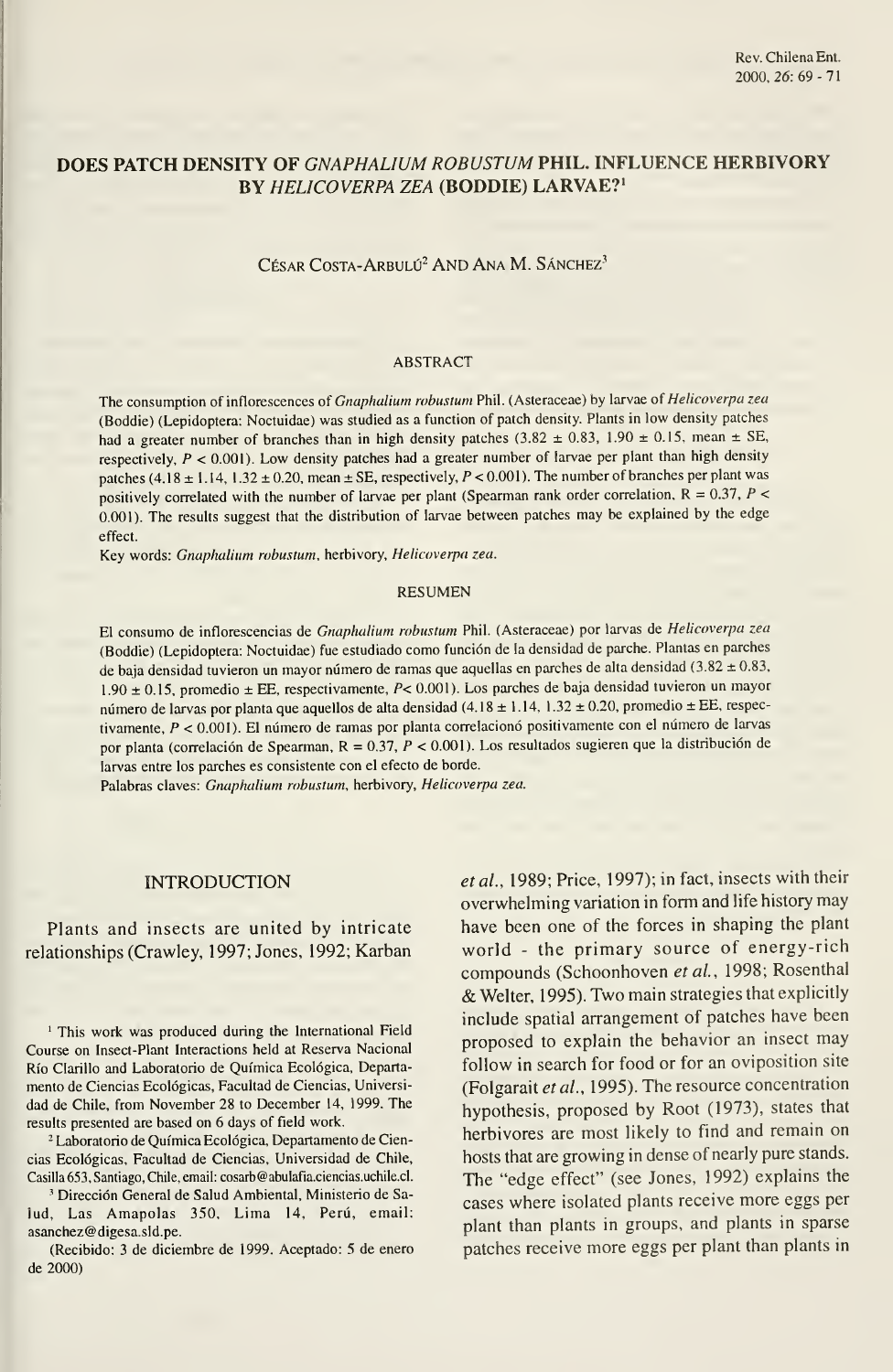dense groups. Thus, the density of host-plant patches may affect the distribution of herbivorous insects (Folgarait et al., 1995; Jones, 1992; Kareiva, 1982; Rosenthal & Welter, 1995).

The annual species, Gnaphalium robustum Phil. (Asteraceae) present at Río Clarillo National Reserve (Hoffmann, 1998), suffers herbivory at its inflorescence by larvae of Helicoverpa zea (Boddie) (Lepidoptera: Noctuidae) (Artigas, 1994). In this study, we address the effect of patch density and architecture (number of branches) of G. robustum on abundance of  $H$ . zea larvae. We hypothesize that decreased patch density increases branching in G. robustum plants and herbivory by H. zea larvae.

## MATERIAL AND METHODS

Gnaphalium robustum was found to grow in degraded sun-exposed terrains of the Río Clarillo Natural Reserve (33°51'S, 70°29'W, 45 km southeast of Santiago, Chile) in patches of different sizes (Hoffmann, 1998). Ten patches of low plant density  $(\leq 5$  plants per 3m x 3m quadrant) and eleven at high plant density ( $\geq$  24 plants per 3m x 3m quadrant) were selected.

The inflorescences in each patch were thoroughly examined for the presence of the larvae. All plants in the low density patches were sampled, while only 20% of the plants were inspected in the high-density patches. A total of <sup>428</sup> plants were sampled. The parameters recorded were: number of larvae per branch, number of branches per plant, and plant height.

The data did not meet the assumptions of a parametric distribution, hence a Kruskal - Wallis ANOVA was employed.

## RESULTS

Plants in low density patches had a greater number of branches than in high density patches  $(3.82 \pm 0.83, 1.90 \pm 0.15, \text{mean} \pm \text{SE}, \text{respectively},$ P< 0.001). Plant height in low density patches did not differ significantly from high density patches  $(67.73 \pm 3.50, 66.29 \pm 0.96, \text{mean } \pm \text{SE})$ respectively, P>0,05). Low density patches had <sup>a</sup> greater number of larvae per plant than high density patches  $(4.18 \pm 1.14, 1.32 \pm 0.20, \text{mean} \pm \text{SE})$ , respectively,  $P < 0.001$ ). Likewise, low density patches had a greater number of larvae per branch per plant than high density patches  $(1.44 \pm 0.29,$  $0.73 \pm 0.07$ , mean  $\pm$  SE, respectively,  $P < 0.001$ ). The number of branches per plant was positively correlated with the number of larvae per plant (Spearman rank order correlation,  $R = 0.3716$ ,  $P <$ 0.001), but not with the number of larvae per branch per plant ( $R = 0.056$ ,  $P = 0.226$ ).

### DISCUSSION

The evaluation of the structure of the plant suggests that plants on high density patches were under a competition for light, and also soil resources, hence tended to keep apical dominance, while plants found in places with low density may have experienced less competition and showed an increased number of branches (biomass).

The number of larvae per branch was independent of patch density, suggesting that larvae will not overload each branch, which could be an strategy to avoid competition, aggression, or depletion of the resource.

Each plant contained fewer larvae in the high density patches, a result that held after correction for branches per plant was introduced. In fact, a positive and significant correlation was found between the number of branches per plant (biomass) and the number of larvae per plant. Hence, the results suggest that the presence of H. zea larvae in G. robustum is better explained by the "edge effect".

### ACKNOWLEDGEMENTS

We thank helpful criticism on this manuscript, particularly from Christer Bjorkman, Eduardo Fuentes-Contreras, Ernesto Gianoli, Wilfredo Gonzáles, Richard J. Hopkins, Mattias Jonsson, Claudio C. Ramírez and Sebastián Teillier. We gratefully acknowledge the financial support of MISTRA/IFS for our participation in the course, and the help and advice received from staff at CONAF.

## LITERATURECITED

- Artigas, J.N. 1994. Entomología Económica. Vol 2. Universi dad de Concepción, Concepción, Chile.
- Crawley, M.J. 1997. Plant Ecology, pp. 73-131, 401-474. Blackwell Science. University Press, Cambridge.
- FoLGARAiT, P., Marquis, R., Ingvarsson, R, Braker, H. E. & Arguedas, M. 1995. Patterns of attack by insect herbivores and fungus on saplings in a tropical tree plantation. Environmental Entomology 24: 1487-1494.